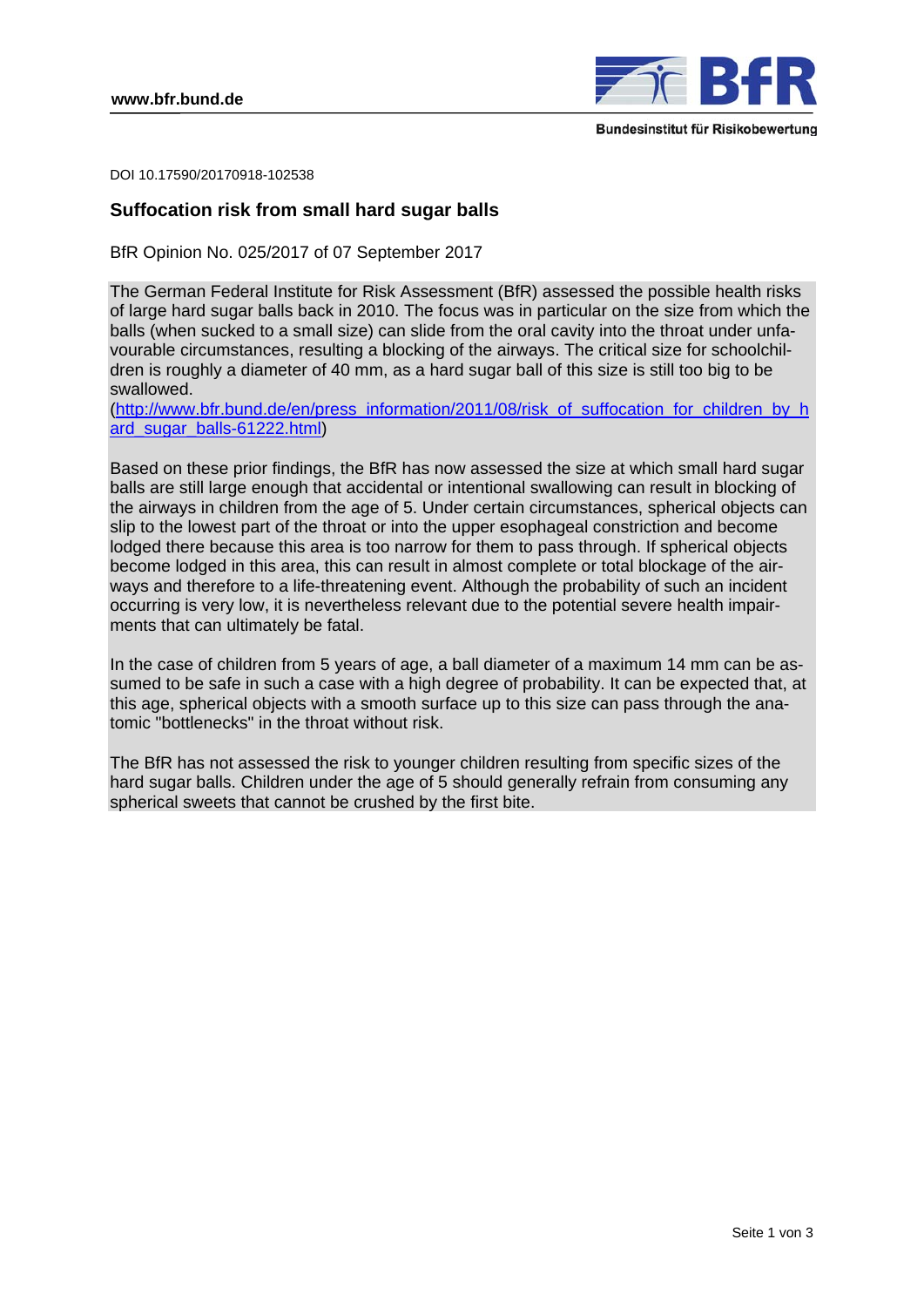

### **www.bfr.bund.de**

| 至BfR |                                                                                                          | <b>BfR Risk Profile:</b><br>hard sugar balls > 14 mm (Opinion No.025/2017]              |                                                               |                      |                                          |                                                            |                                                |
|------|----------------------------------------------------------------------------------------------------------|-----------------------------------------------------------------------------------------|---------------------------------------------------------------|----------------------|------------------------------------------|------------------------------------------------------------|------------------------------------------------|
| Α    | <b>Affected group</b>                                                                                    | <b>Children</b>                                                                         |                                                               |                      |                                          |                                                            |                                                |
| B    | <b>Probability of health</b><br><b>Impairment due to</b><br>consumption of hard<br>sugar balls $> 14$ mm | Practically<br>impossible                                                               | Improbable                                                    | <b>Possible</b>      |                                          | Probable                                                   | Certain                                        |
|      | <b>Severity of health</b><br>impairment due to<br>consumption of hard<br>sugar balls $> 14$ mm           | <b>No</b><br>impairment                                                                 |                                                               | Slight<br>impairment |                                          | Moderate<br>impairment                                     | <b>Serious</b><br>impairment<br>[irreversible] |
| D    | Validity of available data                                                                               | High:<br>the most important data is avail-<br>able and there are no contradic-<br>tions | Medium:<br>some important data is<br>missing or contradictory |                      |                                          | Low:<br>much important data is missing or<br>contradictory |                                                |
| E    | <b>Controllability by the</b><br>consumer [1]                                                            | Control not<br>necessary                                                                | Controllable through<br>precautionary<br>measures             |                      | <b>Controllable</b><br>through avoidance |                                                            | Not controllable                               |

Text fields with dark blue background highlighting characterise the properties of the risk assessed in this Opinion (for more details, please see the text of Opinion No. 025/2017 of the BfR of 07 September 2017.

#### **Explanations**

The Risk Profile is designed to visualise the risk described in the BfR Opinion. It is not designed to permit risk comparisons. The Risk Profile should only be read together with the Opinion.

#### **[1] – Line E - Controllability by the consumer**

The details in the line "Controllability by the consumer" are not designed to serve as a recommendation by the BfR but are of descriptive character.

BUNDESINSTITUT FÜR RISIKOBEWERTUNG (BfR)

# **You can find more information on hard sugar balls on the BfR website at:**

[BfR opinion: Risk of suffocation through hard sugar balls with chewing gum core](http://www.bfr.bund.de/cm/349/risk-of-suffocation-through-hard-sugar-balls-with-chewing-gum-core.pdf) 

[Press information: Risk of suffocation for children by hard sugar balls](http://www.bfr.bund.de/en/press_information/2011/08/risk_of_suffocation_for_children_by_hard_sugar_balls-61222.html) 



BfR "Opinions App"

The full version of this BfR Opinion is available in German at: http://www.bfr.bund.de/cm/343/erstickungsgefahr-durch-kleine-hartzucker-baelle.pdf